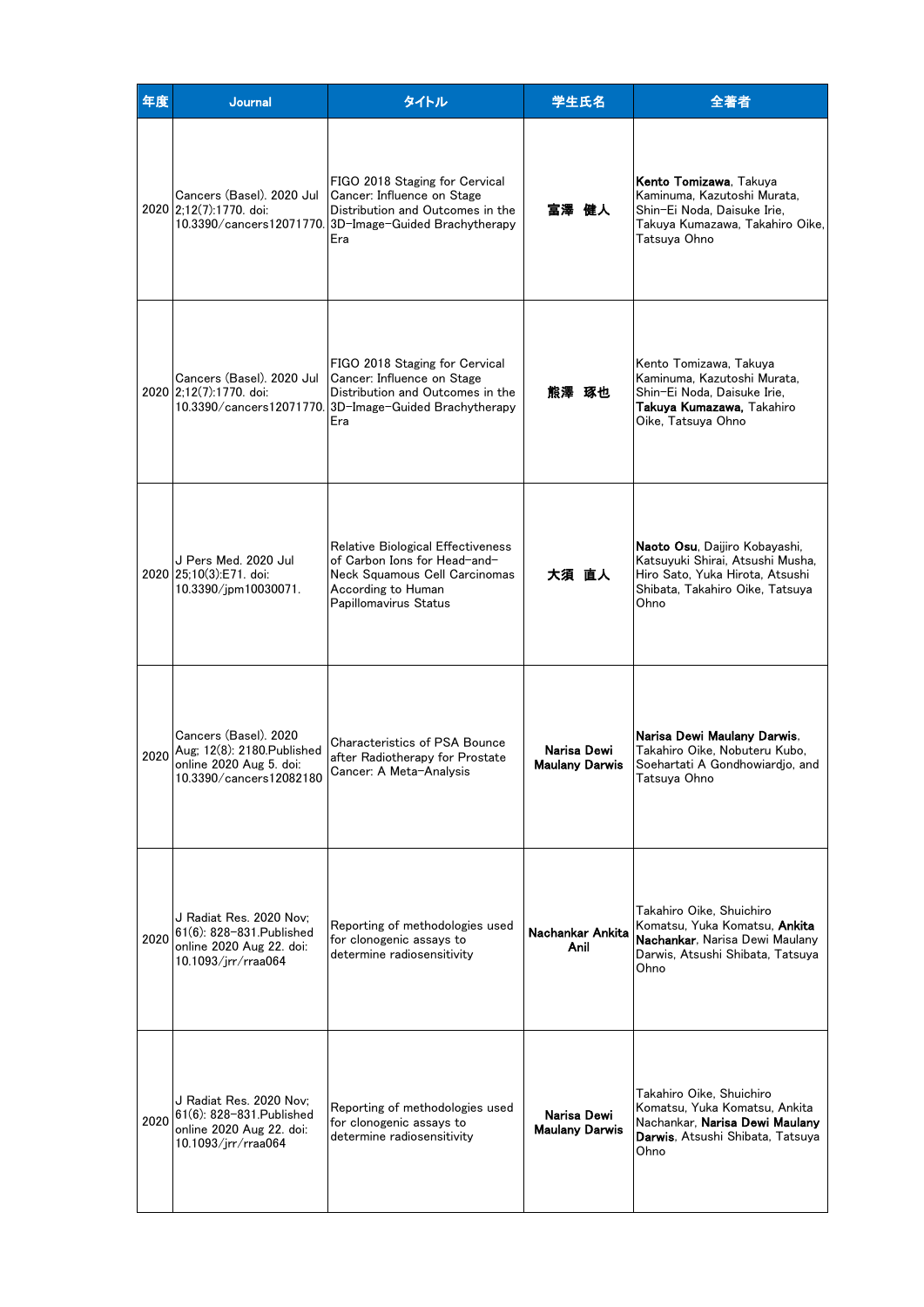| 年度   | <b>Journal</b>                                                                           | タイトル                                                                                                                                                                                                                      | 学生氏名    | 全著者                                                                                                                                                                                                           |
|------|------------------------------------------------------------------------------------------|---------------------------------------------------------------------------------------------------------------------------------------------------------------------------------------------------------------------------|---------|---------------------------------------------------------------------------------------------------------------------------------------------------------------------------------------------------------------|
| 2020 | Hepatol Res.2020 Nov 24.<br>doi: 10.1111/hepr.13606.                                     | Carbon ion radiotherapy for<br>patients with hepatocellular<br>carcinoma in the caudate lobe<br>carbon ion radiotherapy for<br>hepatocellular carcinoma in<br>caudate lobe                                                | 大須 直人   | Shohei Okazaki, Kei Shibuva,<br>Shintaro Shiba, Masahiko<br>Okamoto, Yuhei Miyasaka, <b>Naoto</b><br><b>Osu</b> , Motohiro Kawashima, Satoru<br>Kakizaki, Kenichiro Araki, Ken<br>Shirabe, Tatsuva Ohno       |
|      | Radiother Oncol.2021 Jan<br>2020 27;157:85-92. doi:<br>10.1016/j.radonc.2021.01.0<br>11. | Robustness of daily dose for each<br>beam angle and accumulated dose<br>for inter-fractional anatomical<br>changes in passive carbon-ion<br>radiotherapy for pancreatic<br>cancer: Bone matching versus<br>tumor matching | 松井 利晃   | Yoshiki Kubota, Masahiko<br>Okamoto, Shintaro Shiba, Shohei<br>Okazaki, <b>Toshiaki Matsui</b> , Yang<br>Li. Yusuke Itabashi. Makoto Sakai.<br>Nobuteru Kubo, Kazuhisa Tsuda,<br>Tatsuya Ohno, Takashi Nakano |
| 2020 | Radiother Oncol.2021 Jan<br>27;157:85-92. doi:<br>10.1016/j.radonc.2021.01.0<br>11.      | Robustness of daily dose for each<br>beam angle and accumulated dose<br>for inter-fractional anatomical<br>changes in passive carbon-ion<br>radiotherapy for pancreatic<br>cancer: Bone matching versus<br>tumor matching | Li Yang | Yoshiki Kubota, Masahiko<br>Okamoto, Shintaro Shiba, Shohei<br>Okazaki, Toshiaki Matsui, <b>Yang Li</b> ,<br>Yusuke Itabashi, Makoto Sakai,<br>Nobuteru Kubo, Kazuhisa Tsuda,<br>Tatsuya Ohno, Takashi Nakano |
| 2020 | Anticancer Research, 2021<br>Feb:41(2):835-843. doi:<br>10.21873/anticanres.14836        | Determination of Deformable<br>Image Registration Algorithms for<br>Accumulating Dose in Carbon-ion<br>Radiotherapy for Pancreatic<br>Cancer                                                                              | Li Yang | <b>Yang Li</b> . Yoshiki Kubota,<br>Masahiko Okamoto, Shintaro<br>Shiba, Shohei Okazaki, Toshiaki<br>Matsui, Shunichiro Komatsu and<br>Tatsuya Ohno                                                           |
| 2020 | Anticancer Research. 2021<br>Feb:41(2):835-843. doi:<br>10.21873/anticanres.14836        | Determination of Deformable<br>Image Registration Algorithms for<br>Accumulating Dose in Carbon-ion<br>Radiotherapy for Pancreatic<br>Cancer                                                                              | 松井 利晃   | Yang Li, Yoshiki Kubota, Masahiko<br>Okamoto, Shintaro Shiba, Shohei<br>Okazaki, Toshiaki Matsui,<br>Shunichiro Komatsu and Tatsuya<br>Ohno                                                                   |
| 2020 | Clinical Case Reports.<br>2021 Feb 23. doi:<br>10.1002/ccr3.3955                         | Rectovaginal fistula in a cervical<br>cancer patient treated with<br>sequential radiotherapy and<br>bevacizumab: A dose-volume<br>analysis                                                                                | 冨澤 健人   | Kento Tomizawa, Ken Ando,<br>Hirofumi Shimada, Takuva<br>Kaminuma, Kazutoshi Murata,<br>Takahiro Oike, and Tatsuya Ohno                                                                                       |